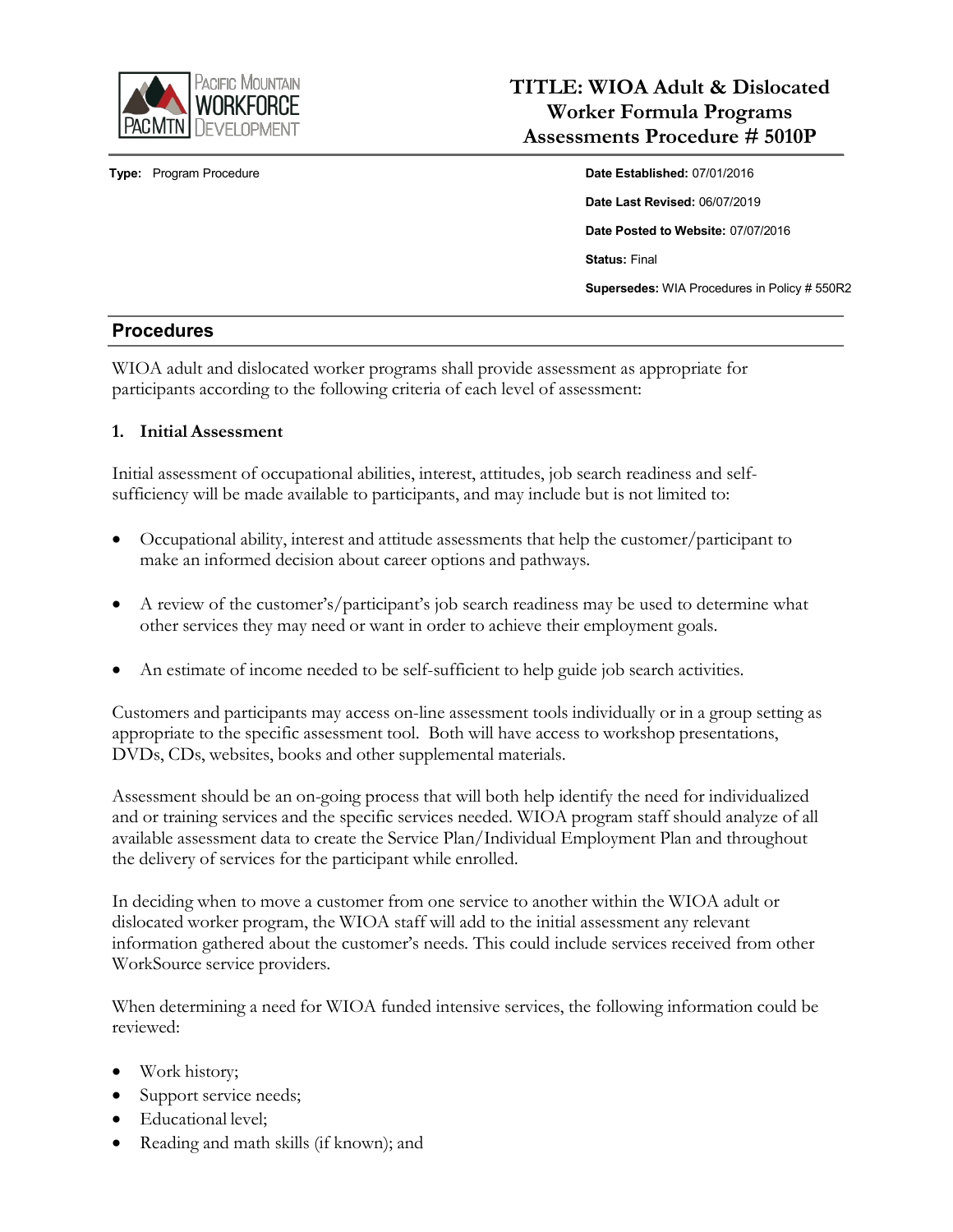• History of relevant services provided through the WorkSource and their results (i.e., job referrals, etc.).

#### **2. ComprehensiveAssessment**

Following enrollment in WIOA and prior to receiving training services, all participants must receive a comprehensive assessment for the purpose of:

- Documenting the rationale for providing training services; and
- Helping the participant determine what training program will best meet his or her career goals and needs.

When determining whether the participant requires training in order to reach their employment goal, other relevant factors which provide the rationale for the provision of training should be taken into consideration. This could include but may not be limited to:

- Work history
- Education level
- Current labor market opportunities
- Earning ability without the training
- An estimate of income needed to become self sufficient
- Standardized assessments including but not limited to WOWI, KeyTrain Choices, Others

For participants who request an Individual Training Account (ITA) or On-the-Job Training (OJT), a standardized occupational ability assessment must be documented in the participant file and it is preferable to include an interest inventory. For those participants who request an ITA, a standardized assessment tool must be included as part of the ITA request. (See Exceptions)

#### **3. Pre-EmploymentAssessment**

For customers/participants without a steady or recent work history, a work readiness review would be appropriate prior to referral to an employer. At the discretion of the employer, an occupationally specific assessment will be made available to selected job candidates. (i.e., Prove It, KeyTrain, etc.)

### **EXCEPTIONS:**

In some cases, the WIOA staff may determine that a standardized assessment is not necessary to justify the award of an Individual Training Account (ITA) or to approve an On-the-Job Training (OJT). Typical reasons for waiving assessment could include:

- A standardized assessment is not required for intensive "Short-Term Pre-Employment Vocational Services" or for short-term training that last less than one week or costs \$600 or less.
- The participant provides transcripts showing satisfactory grades in classes completed in the requested training (or in directly related training) for the occupation they choose in the ITA request or for the OJT.